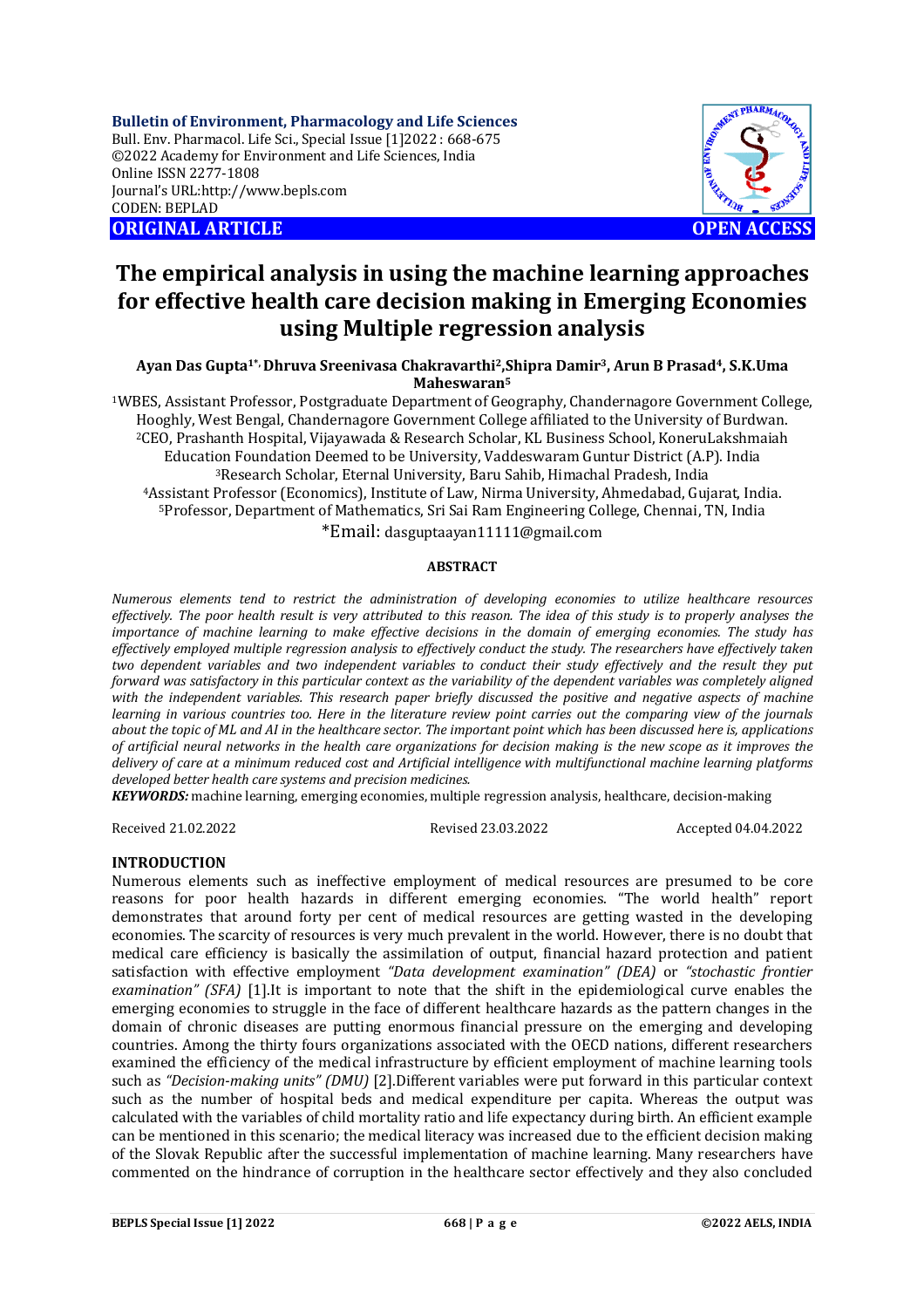that malicious corruption effectively influences medical accessibility considerably and it is essential to take serious steps. Another set of researchers commented on the condition of the Slovak republic with the efficient assistance of a machine learning tool known as *"Data envelope examination" (DEA).* Here two distinct inputs were put forward as the variables such as the number of healthcare professionals in the country and medical beds. However, multiple variables were considered in this scenario such as different medical gadgets, *"computed tomography tools"*, *"magnetic resonance tools"* and many other things. This study effectively concluded through that machine learning tool that the countries with lower variables tend to maximize their medical potency as time progresses [3].This paper is going to analyses the employment of machine learning for efficient healthcare decision making in developing economies through effective employment multiple regression analysis. Ahmed, *et al.* has commented that artificial intelligence with multifunctional machine learning platforms developed better health care systems and precision medicines [4]. On the other hand, Shahid *et al.* mentioned that applications of artificial neural networks in the health care organizations for decision making are the new scope as it improves the delivery of care at a minimum reduced cost [5]. The use of artificial intelligence is still limited in various countries. Yet the application of AI in the health care sector is rapidly growing every minute. AI and machine learning can easily aggregate several sources of information. For example, it can be stated that the AI-powered *remote-controlled robotic surgery, Clinical decision support system* and many other functions. Developed country like the United States, United Kingdom is growing day by day as they implemented Artificial intelligence not only in the business sectors but also in the health care sectors. This will increase their economic growth also [6]. The power of I can easily solve serious issues related to dangerous diseases. Moreover, through AI it will be easy for the medical staff, nurses and doctors to make an emergency decision as early as possible with the help of AI.



**Figure 1. Various tasks where Machine learning can support clinical decision making**

The benefit of Machine Learning for acquiring the data, high-quality information by the smallest learning curves without human intervention [7]. The main focus is on the CT scan, PET, MRI scan and many others gives correct image models to identify the problem from the root and stars the treatment. Healthcare organizations are adopting the techniques of machine learning such as ANN or Artificial Neural Networks and are increasingly used for healthcare management decisions. The healthcare system in the developed countries transformed towards the value-based, patient-centered model of delivery of care. AI lies at the nexus of the new technology with the potentiality of delivering proper care, cost-effectiveness and delivering appropriate care in real-time. ANN can be applied in all levels of health care organizations and their decision-making procedures as well. Decision-makers are taking advantage of the hybrid model of ANN for the proper solution to the given problems. Successfully adoption and implementation of the ANN may be required for the improved understanding of social, ethical and economic implications in the health care organization decision makings [8]. Moreover, the growth of the healthcare sector, the economic growth of various countries and the positive and negative side of the perfect use of ML and AI and the negative par for not properly utilizing these are described here briefly.

Nevertheless, Machine learning has been applied in the field of medicine for real-time patient monitoring, data mining, disease classification implement of wearable and personal devices, modelling big data which is based on engine recommendation, some the reported contributions include diagnostic the mental illness, detecting the knee osteoarthritis, diagnostic Alzheimer's diseases, predicting metabolic pathway, healthcare cost prediction, identification of social and economic factors and many others[9]. Role of Artificial Intelligence in traditional healthcare data analysis and in precision medicine. However, machine learning allows to build models in order to analyses various data and delivers appropriate result. It also leveraging historical as well as real time data. In the healthcare sectors with the help of the machine learning provides better decisions about the diagnoses if the patients. It helps to identify the proper treatment for the patients. This also improves the service of the healthcare. It will help in immense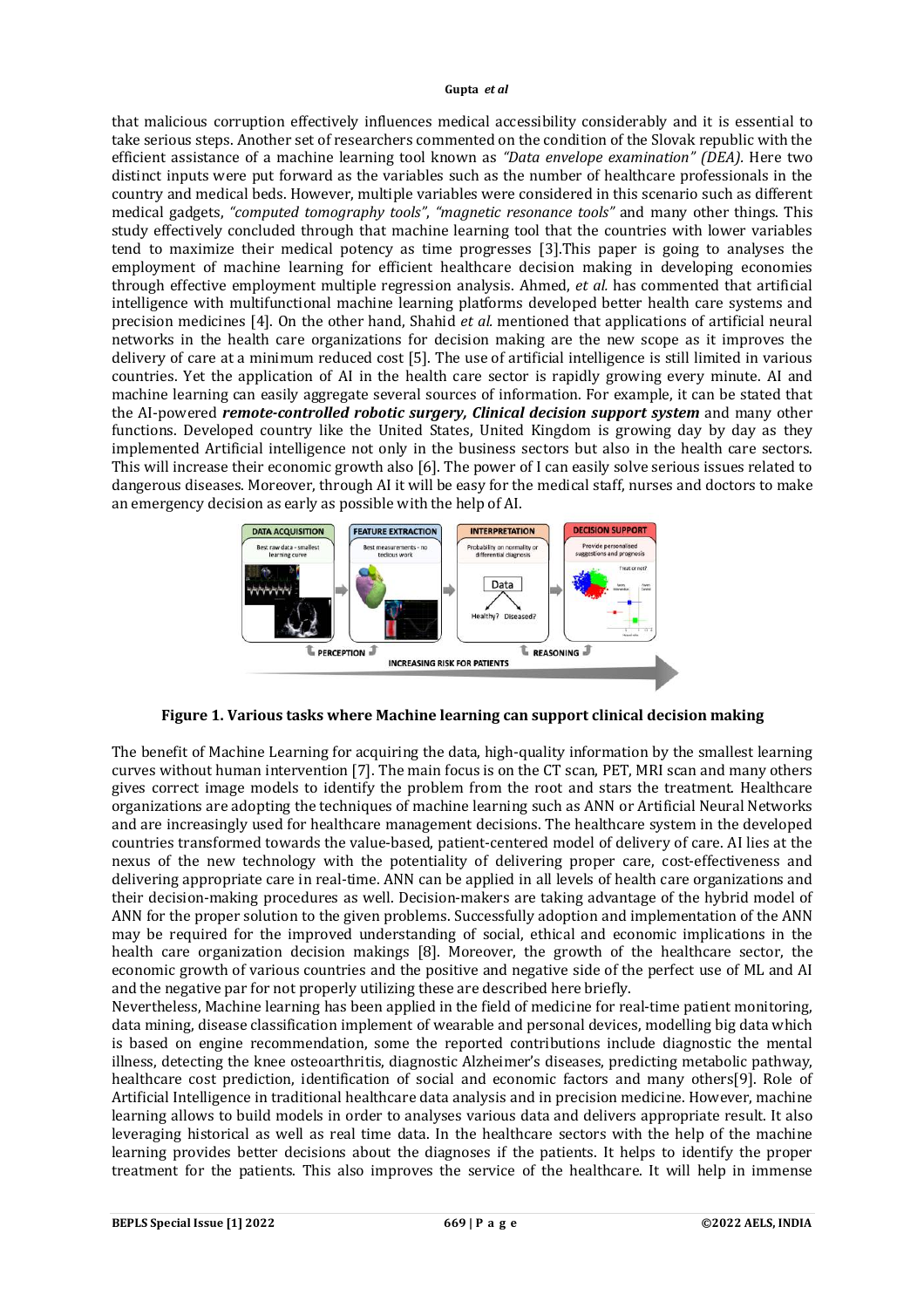growth of the particular sector as well as economic growth of a nation. The countries which utilize ML and AI in the health care sectors grows rapidly and the death rate also decreased in those particular countries. Machine learning is essentially a programming that mimics the human learning pattern with great accuracy and consistency. Health care sector could find uses for the Machine learning for the purpose of observation and keeping of records and case studies for reference of the healthcare professionals to be used for guidance in cases of medical issues that are rare [10]. Artificial intelligence aided Machine learning is capable of giving the medical professionals more depth in their research as the intelligent software recognizes the symptoms and conditions by analyzing thousands of scientific literatures in a matter of minutes to give the healthcare professionals advice and suggestions on the course of actions that the healthcare workers can review and use if they find it suitable.



**Figure 2. Working principle of Ai aided ML**

In the UK and Norway for example AI aided machine learning is being used to test the medical technologies. This has little to do with application on humans but is used to evaluate the technologies and predict their effectiveness. These two nations are also using AI to build robots that are capable of remotely monitoring the patient and their health condition [11]. These kinds of technologies are of extreme importance in treatment of contagious diseases such as COVID and others that may come in the future. They may prove to be effective when it comes to the treatment of the patients with minimal contact with the patients.There are other ways the application of these technologies can be achieved. These would be smart system monitoring and data evaluation. These can be done for existing technologies such as the CT scan and MRI scans. At the present, in various countries that are not so advanced in medical technologies, healthcare professionals need to manually create the reports analyzing the results using rudimentary software. The application of AI aided machine learning could in this case prove to be a great addition to the inventory of the healthcare facilities that can analyze the result variables of complex medical reports and interpret them accurately.



**Figure 3: AI aided body scan aiding in early detection of COVID-19**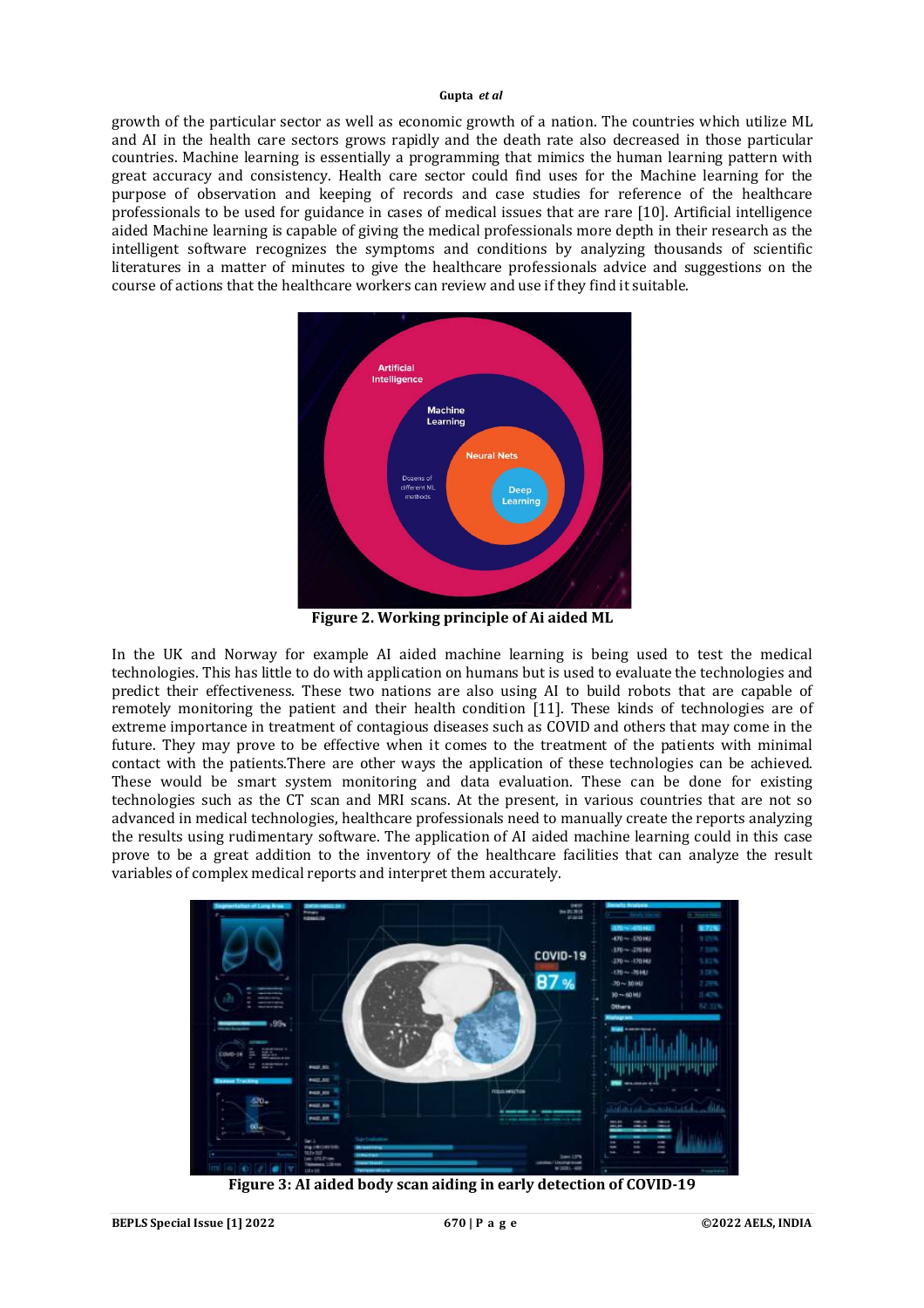In China, some hospitals have already started using AI and machine learning technology for the early detection of COVID-19. The early detection of COVID 19 is very important and the smart systems are linked with the other test and record software to detect the COVID virus presence in the body of an individual even before the symptoms manifest [12]. People have greatly benefitted from these kinds of early detection techniques as the treatment started before the symptoms got worse. Mentioned earlier is the use of robots for remote monitoring of patients. There also exists an integrated technology capable of doing multiple tasks, capable of multiple applications not just for COVID but other health conditions and diseases as well.

The use of AI aided Machine learning in developing countries are increasing as the innovations happen and more AI and Machine Learning hardware and software gets developed and the technology gets more and more affordable for the smaller organizations to use them. The use of AI and ML technologies are not widespread in the developing countries but they do exist in small numbers. The other reason for that is that the labor intensive conditions of the developing countries. Ai and ML aided technologies are threatening towards employment as it takes roles of humans. This factor is beneficial for the European countries as the population there is falling. However for the many developing countries where the population are not falling but on the rise, the application of AI is going to further add to the employment problem [13]. There are drawbacks as well as advantages to the AI aided Machine Learning technologies as is with all technologies.

The ML and AI are often used together that aids in the easier application of the ML in various human activities. The human brain has the power of application called the IQ or Intelligence quotient that is mimicked by the AI or Artificial intelligence, responsible for the application of knowledge, analysis and understanding to product an output. While the human brain also has a library of memories that are well sorted and organized. Tis function is mimicked by the Machine Learning process as the ML learns and sorts using patterns of frequency, and observations. The ML and AI together is a potent process that can aid humans in many fields including the medical field.

# **METHODOLOGY**

To effectively put forward the effectiveness and efficiency of the *"empirical analysis in using the machine learning approaches for effective health care decision making in Emerging Economies using Multiple regression analysis"* a quantitative and a qualitative approach has been taken to predict the efficient result in this particular domain. It is important to mention here a statistical analysis is put forward by the research group to effectively comprehend the relation between variables in this particular context to completely grab the proper understanding of the importance of machine learning for effective decision making in the developing economy in their healthcare sector [14]. In this particular study, 2 dependent variables and 2 independent variables were undertaken by the researchers in this particular context. Here the researchers have taken multiple independent variables and two dependent variables effectively. The researchers mainly targeted developing countries of South America to analyses how machine learning assist in their healthcare-related decision making. The researchers have chosen Nigeria, Guatemala, Mexico, Argentina and Brazil. All the country has a developing economy.

The researchers have also chosen year as an independent variable. The researchers aim to analyses the employment of machine learning in the last five years in those developing countries for healthcare decision making. The researchers have taken the percentage of increased medical bed and use of machine learning as dependent variables. These variables effectively assist the study group to analyses the relationship among the different variables [15]. It is also essential to mention that the researchers have effectively put forward multiple regression analyses to comprehend the relationship among the variables efficiently and systematically. The researchers have collected numerous data associated with the dependent and independent variables. Multiple data set was gathered in four different compartments so that a multiple regression model can be utilized in this particular scenario. Even though the year was taken as an independent variable. Only data from the last five years has been collected to maintain the authenticity of the study. Multiple regression is basically an extension of linear regression and researchers have utilized it to assess relations among multiple variables so that this particular topic gets more clarity. The multiple regression model is utilized as the researchers wanted to predict the value of dependent variables based on the independent variables. The variables that the researchers are trying to predict is known as dependent variables and the through which the research tries to interpret the value of dependent variables is called independent variables. The researchers have utilized this to indulge multiple variables to comprehend the importance of machine learning in the medical decision making of developed countries.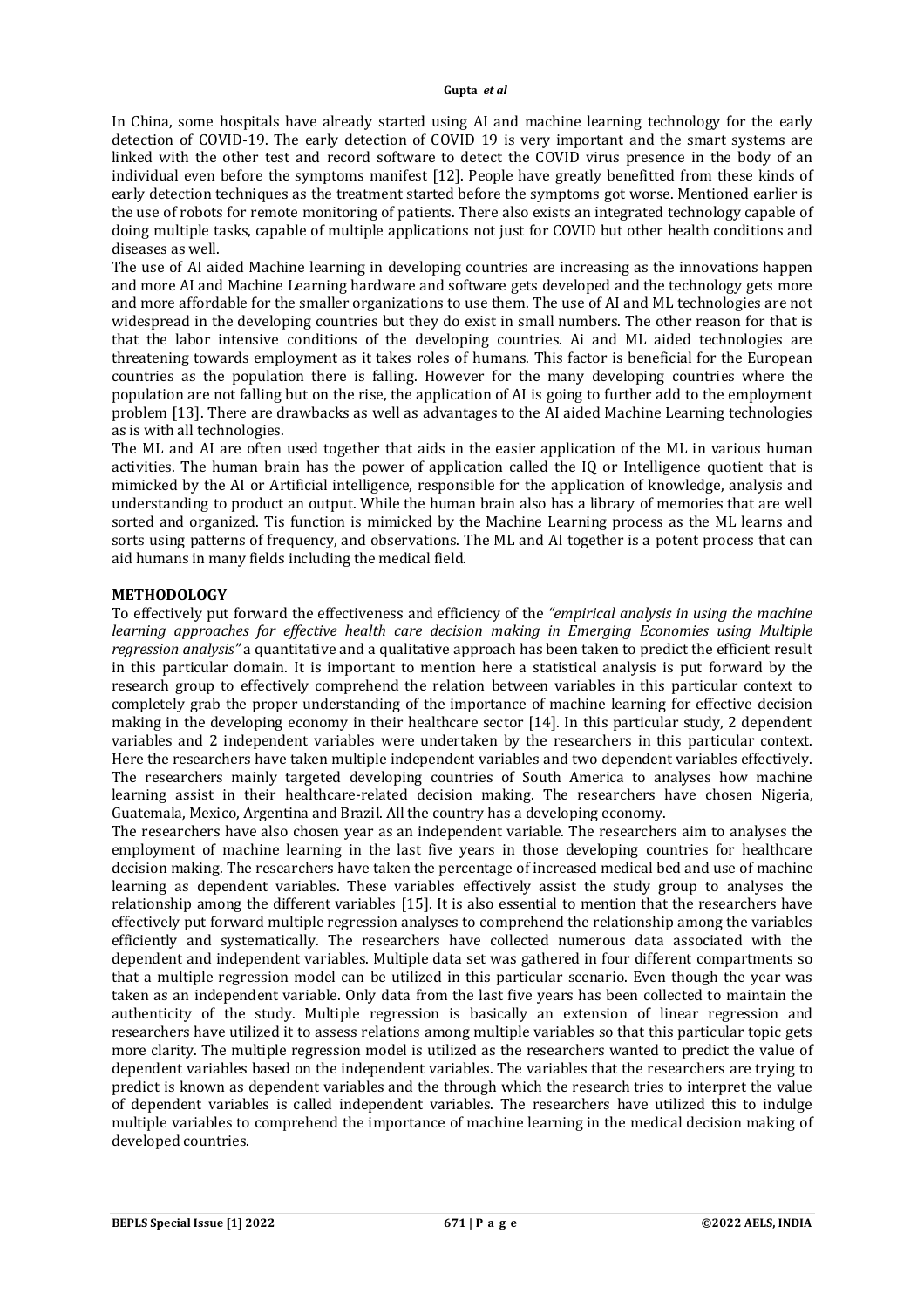

### **Figure 5: Flowchart**

# **RESULT**

The statistics related to SPSShas systematically put forward multiple tables of results in this particular domain of multiple regression analysis. It can be effectively seen that three core tables are needed to comprehend results from the framework. It is important to assume that no assumption has been tempered in this due process. It is important to interpret the complete output sets to gain a better understanding of the scenario. Effective scatter plot and histogram have also been deployed in this particular study to gain better comprehension.

| <b>TABLE 1: SUMMARY OUTPUT</b> |          |  |  |  |  |
|--------------------------------|----------|--|--|--|--|
| <b>SUMMARY OUTPUT</b>          |          |  |  |  |  |
| <b>Regression Statistics</b>   |          |  |  |  |  |
| Multiple R                     | 0.926366 |  |  |  |  |
| R Square                       | 0.858154 |  |  |  |  |
| Adjusted R                     | 0.574461 |  |  |  |  |
| Square                         |          |  |  |  |  |
| <b>Standard Error</b>          | 2.10868  |  |  |  |  |
| <b>Observations</b>            |          |  |  |  |  |

The R column effectively represents the digit associated with the R. It is known as the *"multiple correlation coefficients".* It can be incorporated to be one element of the attribute to predict the value of the dependent variables the researchers put forwards. It also put forward the idea of the quality of the variables in this particular context. Through the above table, it can be effectively stated that the value of the multiple R is recorded as 0.926366. It is considered a good value and it also put forward a good level of prediction. This means the employment of machine learning effectively assist the medical decision making of the country. The R square is regarded as the coefficient predictor in this particular context. The gives a clear idea about the deviation of the variance of dependent variables that can be interpreted through the effective employment independent variables. Here the value of R square is recorded as 0.8581. It can be effectively stated that independent variables put forward around 85.81% variability of the dependable variables. It effectively states that the researchers have been vehemently successful in employing independent variables. This high percentage rate also assists the researchers to interpret the data more accurately in this particular multiple regression guide.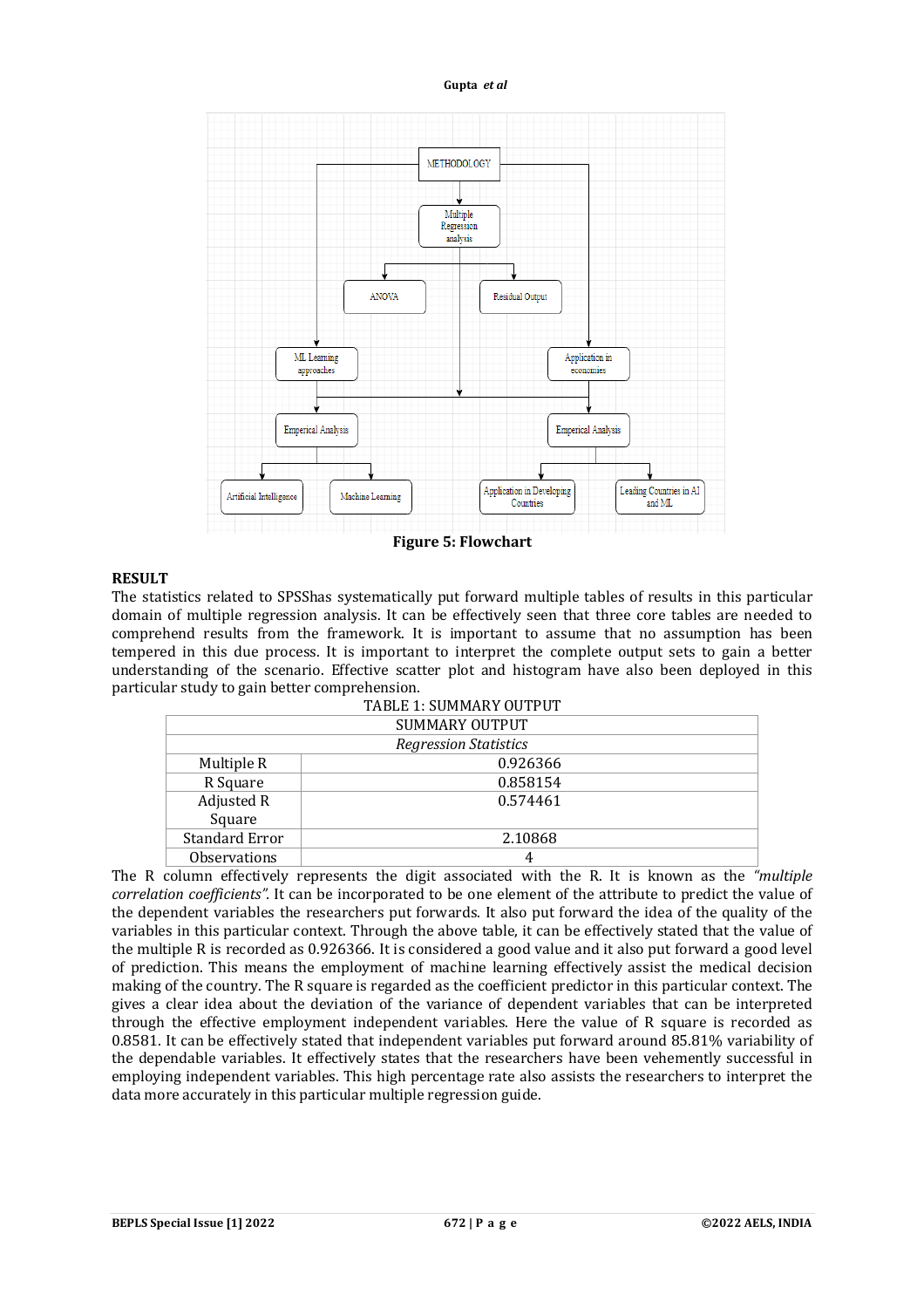| $1$ ndle 4. Nivu v n |   |          |          |          |                |  |  |  |  |
|----------------------|---|----------|----------|----------|----------------|--|--|--|--|
| ANOVA                |   |          |          |          |                |  |  |  |  |
|                      | u | SS       | ΜS       |          | Significance F |  |  |  |  |
| Regression           |   | 26.90097 | 13.45048 | 3.024939 | 0.376625       |  |  |  |  |
| Residual             |   | 4.446531 | 4.446531 |          |                |  |  |  |  |
| Total                |   | 31.3475  |          |          |                |  |  |  |  |

TABLE 2: ANOVA

The F ratio in this particular table effectively assists if this particular regression framework is a good adjustment for the selected date. The table effectively demonstrates how the independent variables effectively and statistically put forward the result of dependent variables. The value of the F is recorded as 3.02, *p<.0005.* It effectively demonstrates that the regression framework the researchers put forward is basically a good fit for this particular data.  $\overline{z}$   $\overline{z}$  coefficient  $\overline{w}$  to  $\overline{v}$ 

| TABLE 3: COEFFICIENT TABLE |                                                                                   |  |  |  |  |  |  |                                                                                   |  |  |  |
|----------------------------|-----------------------------------------------------------------------------------|--|--|--|--|--|--|-----------------------------------------------------------------------------------|--|--|--|
|                            |                                                                                   |  |  |  |  |  |  | Coefficient and ard Err t Stat P-value Lower 95% Upper 95% ower 95.0 % pper 95.0% |  |  |  |
|                            | Intercept -4895.75 2035.083 -2.40568 0.250798 -30753.9 20962.43 -30753.9 20962.43 |  |  |  |  |  |  |                                                                                   |  |  |  |
|                            | 2016 2.430749 1.009335 2.408268 0.250555 -10.3941 15.25557 -10.3941 15.25557      |  |  |  |  |  |  |                                                                                   |  |  |  |
|                            | 4.3 -0.54134 1.38382 -0.3912 0.762609 -18.1244 17.04175 -18.1244 17.04175         |  |  |  |  |  |  |                                                                                   |  |  |  |

According to coefficient table, the unstandardized coefficient tends to examine how much the dependent variables tend to fluctuate when distinct independent variables are put as a constant. The researchers put forward this technique to effectively analyse the importance of each independent variable. The researchers were also able to interpret how the employment of machine learning varies when countries and years are kept in a constant position and at the same time the researchers try to analyses the medical decision making while keeping these independent variables constant.



**Figure 6: Regression analysis graph**

# **DISCUSSION**

Multiple regression models effectively assisted the researchers to take an effective look at the relationship between multiple variables to put forward effective prediction based on the efficiency of the variables. In this particular study, 2 dependent variables and 2 independent variables were undertaken by the researchers in this particular context. Here the researchers have taken multiple independent variables and two dependent variables effectively. The researchers mainly targeted developing countries of South America to analyses how machine learning assist in their healthcare-related decision making. The above discussion effectively commented on the efficiency of the independent variables to predict machine learning used to improve decision making in the developing economy. The high percentage rate effectively enables the researchers to comprehend that they have chosen the variables efficiently and at the same time value of the multiple R is recorded as 0.926366 which effectively demonstrates that it is a good value and the prediction the researchers are going to put forward will be very effective in this context. The above results also show that R square is recorded as 0.8581. It can be effectively stated that independent variables put forward around 85.81% variability of the dependable variables. It enables the researchers to effectively analyses variability while predicting their report as they strive for accountability and accuracy at the same time.

A similar type of approach can be witnessed in the study of another researcher. They utilized DEA techniques to measure the effectiveness of the healthcare system. However, the variables they utilized was completely different from this one. They utilized maternal mortality ratio, people infected with an immune virus and many other elements to conduct their study [16]. Even though the process was a bit complicated as the parameters used acted as an output whereas medical expenditure and hospital beds were used as the inputs. The researchers in this study also utilized hospital beds as variables to put forward studies in this particular context. Another set of researchers effectively utilized a *"robust*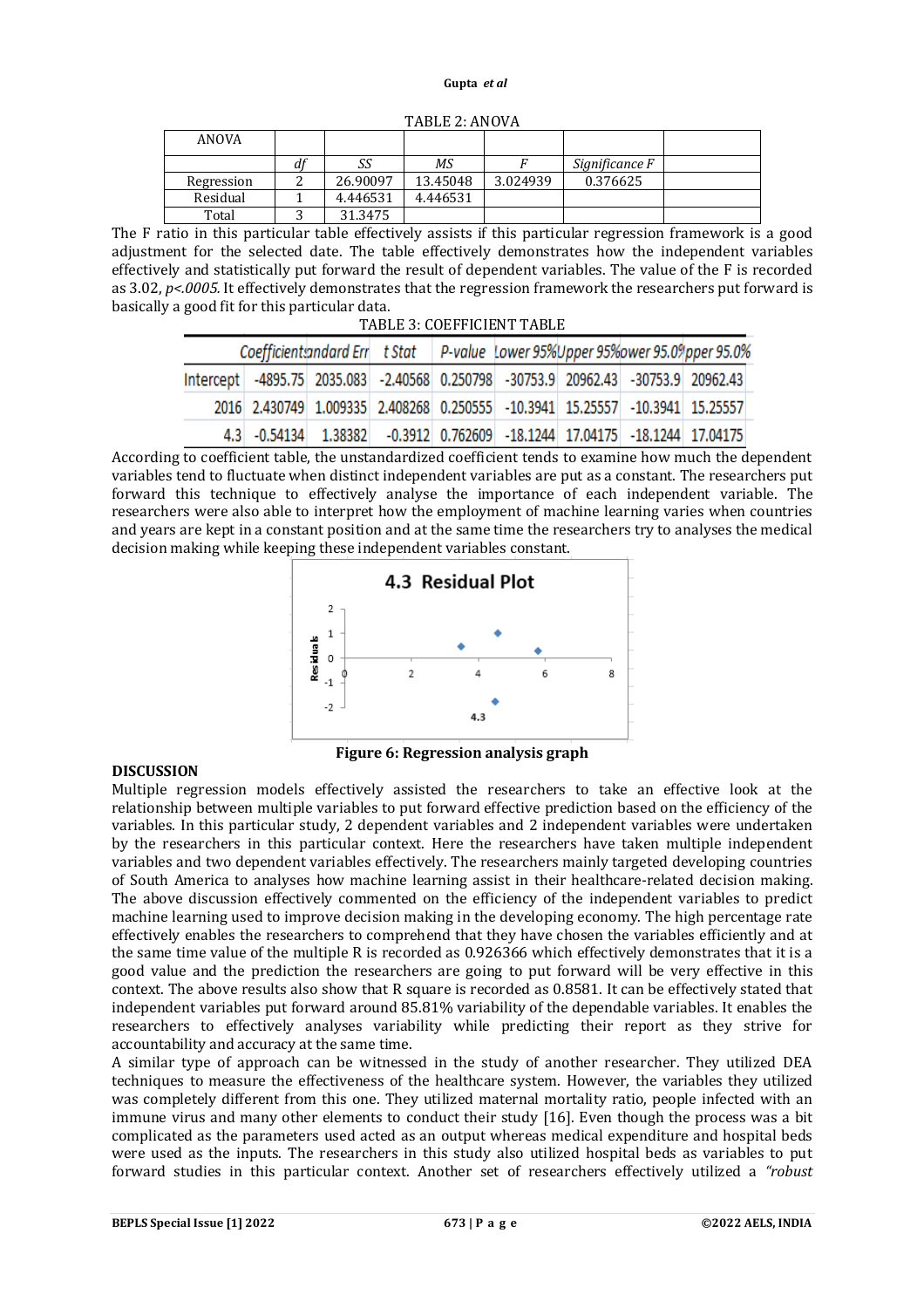*estimator"* to put forward an idea about the medical efficacy in the domain of Appalachia [17]. Even though the study group has utilized variables that is very easy to manipulate, it was challenging in this context. As the research was put forward by an autonomous group, they failed to utilize more suited variables in this particular context and accuracy was compromised due to that simplicity.

As per the regression analysis graph Argentina, Mexico and Brazil these three countries are benefited from the use of Machine learning and Artificial Intelligence as well. By the use of ML and AI the health care sectors improved and it increases the number of beds for patients in the healthcare sectors, a huge number of resources are allocated in the hospitality sectors, taking effective decisions on the pattern of autoimmune diseases and many others. The mortality rate and the number of newborn babies and their healthcare-related information can be easily located in countries like Brazil and for the country, Argentina same thing also happens. In the developed country, Argentina through the use of machine learning and AI the features of the spreading disease can be identified, the future study of the spread disease, the reason behind it, the proper delivery care for the particular disease, and the result of the effective remedy and many others can be easily found. A country like Nigeria is not benefited from the use of machine learning and Artificial intelligence as well. Thus according to the above graph, this country is placed in the lower part which indicates the negative aspects of ML and AI. This particular country cannot utilize machine learning, artificial intelligence, modern technology as well thus this country may not make a profit from these factors and here no noticeable improvement can be seen in these healthcare sectors. Literature associated with the effectiveness of the medical sector in develop ping economy is still very limited. The literature associated in this topic is so limited that it only put forward a limited outlook in this particular scenario. At the same time, it is important to comprehend that this micro level comprehension is not enough to reach a conclusion. However, the efforts of those scholar should not be underestimated at any cost. However, the researchers must continue to find whether the emerging countries are allocating their resources properly and at the same time they need to examine whether certain element is influencing the efficiency and affectivity of this particular scenario.

### **CONCLUSION**

In the conclusion section, it can be stated that the report is based on the analysis of the machine learning approaches as well as the role of artificial intelligence in the healthcare sectors for making effective healthcare decisions and also emerging economy and using multiple regression for such machine learning and AI. However, the overall report briefly discussed the benefits and the challenges of Machine learning and Artificial intelligence used in the health sector in various countries, it increases the economic state of the particular nation f it uses it properly. Otherwise, it will cause a huge loss for those countries. However, the entire research paper deals with methodology, aim and objectives, literature review, data analysis, qualitative data analysis and discussion as well.

# **REFERENCES**

- 1. Liu, W., Xia, Y. and Hou, J., (2019). Health expenditure efficiency in rural China using the super-SBM model and the Malmquist productivity index. *International journal for equity in health*, *18*(1), pp.1-13.
- 2. Olanubi, S.O. and Osode, O.E., (2017). The efficiency of government spending on health: A comparison of different administrations in Nigeria. *Journal of Policy Modeling*, *39*(1), pp.79-98.
- 3. Stefko, R., Gavurova, B. and Kocisova, K., (2018). Healthcare efficiency assessment using DEA analysis in the Slovak Republic. *Health economics review*, *8*(1), pp.1-12.A. Jain, A. k. Pandey, (2019), "multiple quality optimizations in electrical discharge drilling of mild steel sheet" material today proceedings, 8, 7252-7261
- 4. Ahmed, Z., Mohamed, K., Zeeshan, S. and Dong, X., (2020). Artificial intelligence with multi-functional machine learning platform development for better healthcare and precision medicine. *Database*, *2020*.
- 5. Shahid, N., Rappon, T. and Berta, W., (2019). Applications of artificial neural networks in health care organizational decision-making: A scoping review. *PloS one*, *14*(2), p.e0212356.
- 6. Researchgate.net (2022), *Machine Learning for Clinical Decision-Making: Challenges and Opportunities,* Available at[:https://www.researchgate.net/publication/337539513\\_Machine\\_Learning\\_for\\_Clinical\\_Decision-](https://www.researchgate.net/publication/337539513_Machine_Learning_for_Clinical_Decision-)Making Challenges and Opportunities[Accessed on 2<sup>nd</sup> January 2022]
- 7. oecd.org (2022), *TRUSTWORTHY AI IN HEALTH,* Available at[:https://www.oecd.org/health/trustworthy](https://www.oecd.org/health/trustworthy-)artificial-intelligence-in-health.pdf[Accessed on 2nd January 2022]
- 8. A Jain, A. K. Yadav& Y. Shrivastava (2019), "modelling and optimization of different quality characteristics in electric discharge drilling of titanium alloy sheet" material today proceedings, 21, 1680-1684
- 9. Jain, A. k. Pandey, (2019), "modeling and optimizing of different quality characteristics in electrical discharge drilling of titanium alloy (grade-5) sheet" material today proceedings, 18, 182-191
- 10. Panesar, A., (2019). *Machine learning and AI for healthcare* (pp. 1-73). Coventry, UK: Apress.
- 11. Lloyd, C. and Payne, J., 2019. Rethinking country effects: Robotics, AI and work futures in Norway and the UK. *New Technology, Work and Employment*, *34*(3), pp.208-225.
- 12. Allam, Z., Dey, G. and Jones, D.S., (2020). Artificial intelligence (AI) provided early detection of the coronavirus (COVID-19) in China and will influence future Urban health policy internationally. *AI*, *1*(2), pp.156-165.